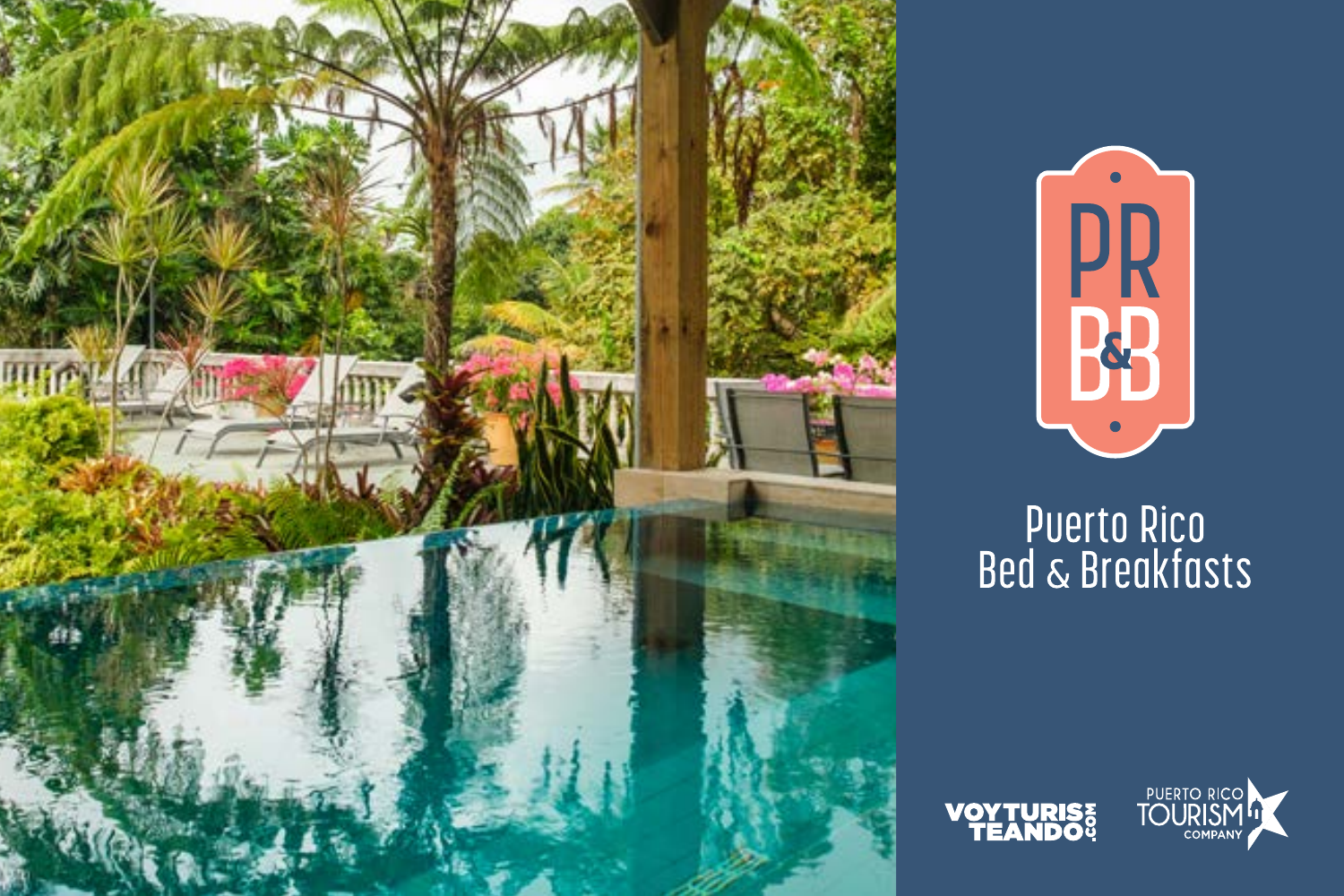Our small and charming Bed & Breakfasts are undeniably the place for you to recharge and reconnect while experiencing the best of our people's hospitality.

Every morning, you will be delighted to enjoy locally grown and sourced ingredients in a delicious homemade breakfast prepared by your hosts.

If you are ready to immerse yourself in new surroundings, we invite you to find your paradise at one of our Puerto Rico Bed & Breakfasts.

Need to catch your breath? We have the place for you to do just that.





#### MESSAGE FROM THE EXECUTIVE DIRECTOR OF THE PUERTO RICO TOURISM COMPANY

Greetings,

At the Puerto Rico Tourism Company we work to promote the diversification of the island's tourism offer. As a vital part of this objective, we focus on facilitating the creation and solidification of small and medium-sized inns such as those that are part of our Bed & Breakfast Program, which contribute significantly to the economic development of the tourism industry on the Island.

The Bed & Breakfast (B&B) concept offers guests a personalized, family-friendly experience, through beautiful and diverse settings in Puerto Rico. The B&Bs consist of cozy residences with a minimum of three (3) to a maximum of six (6) rooms, in which the resident of the property becomes the host and operator of the accommodation. The B&B distinguishes itself by the breakfast service, which is an integral part of the rate. The B&B experience permits guests to discover the culture and tourist attractions of a destination, under the intimate and specialized service of a local family.

Currently, the B&B Program of the Tourism Company is composed by the following inns: Dos Ángeles del Mar B&B, in Rincón; Casa Campo B&B, in San Sebastián; San Sebastián B&B, in San Sebastián; 4 Casitas, in Cabo Rojo; A 2 Tiempos, in San Germán; Casa Sol B&B, in Old San Juan; Casa Isabel B&B, in the Condado; Dos Aguas B&B, in Río Grande; Rainforest Inn B&B, in Río Grande and Casa Flamboyant B&B, in Naguabo.

We hope you enjoy this publication and serves as a guide to plan your stay in these astounding family inns. We invite you to learn and and enjoy more about the history, gastronomy and tourist attractions that surround them.

Cordially,

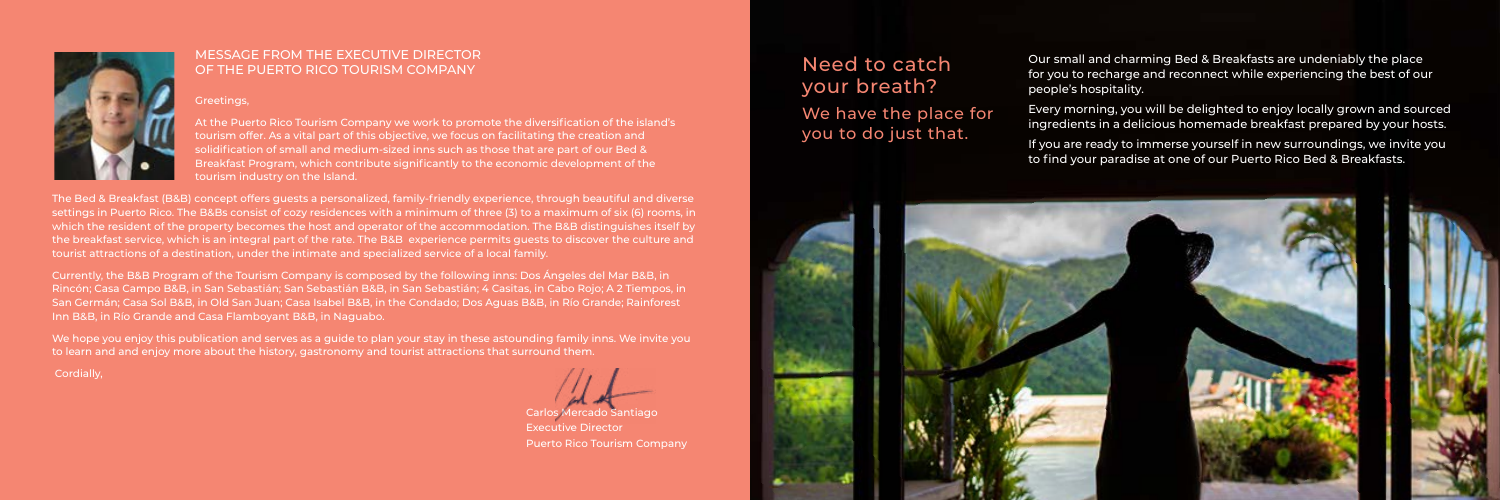#### **Casa Isabel B&B, Condado**

A beautiful and historical residence featuring "criolla" architecture. Decorated and outfitted with fine details. Located in the heart of the Condado tourist area, near the beach and a short walk from the Loíza St. gastronomic area.

#65 Krug St. in Condado T. 787.630.5974









#### **Casa Sol B&B, Old San Juan**

Occupies a colonial historic building in the emblematic Old San Juan. Recognized as one of the best top 10 B&Bs in the Caribbean according Trip Advisor, and is certified as a "green lodging".

#316 Sol St. in Old San Juan T. 787.399.0105 casasolbnb.com

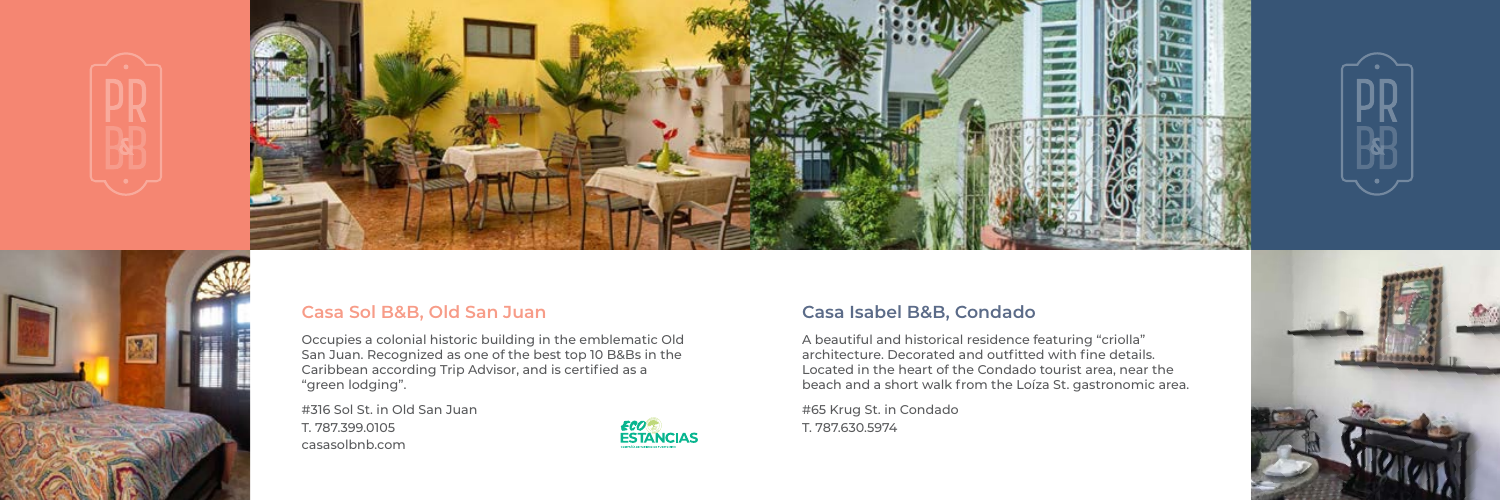#### Casa Campo B&B, San Sebastián

A mountain retreat facility with a bohemian experience and a cozy pool.

Road 111 km. 15.4, Pozas Hill, Puente Nuevo, San Sebastián T. 787.232.2038 casacampopr.com







#### Casa Flamboyant B&B, Naguabo

A high end B&B with an infinity pool and amazing scenic view to El Yunque Rain Forest. Certified as a "green lodging" with access to the forest and waterfalls.

Road 191 km. 22.2, Río Blanco, Naguabo T. 787.559.9800 casaflamboyantpr.com

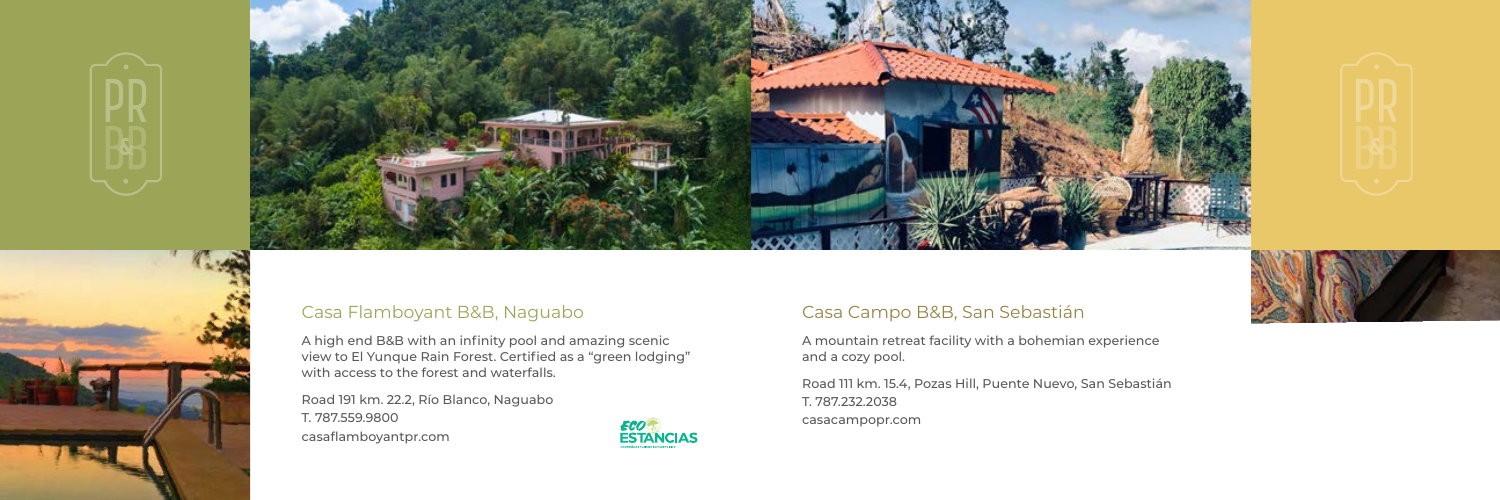#### **San Sebastián B&B, San Sebastián**

Enjoy Puerto Rico's mountain region in this beautiful residence with a cozy ambiance and antique art décor. Centrally located at San Sebastian's historic district.

#21 Andrés Méndez Liciaga St. downtown San Sebastián T. 787.942.2867 ssbedandbreakfast.com









## **Dos Ángeles del Mar B&B, Rincón**

A residence located in the western region of the island that offers family ambiance, lovely gardens, and an inviting pool. Is just steps from beautiful beach.

#4320 Vista del Mar St. in Rincón T. 787.431.6047 | 787.823.1378 dosangelesdelmar.com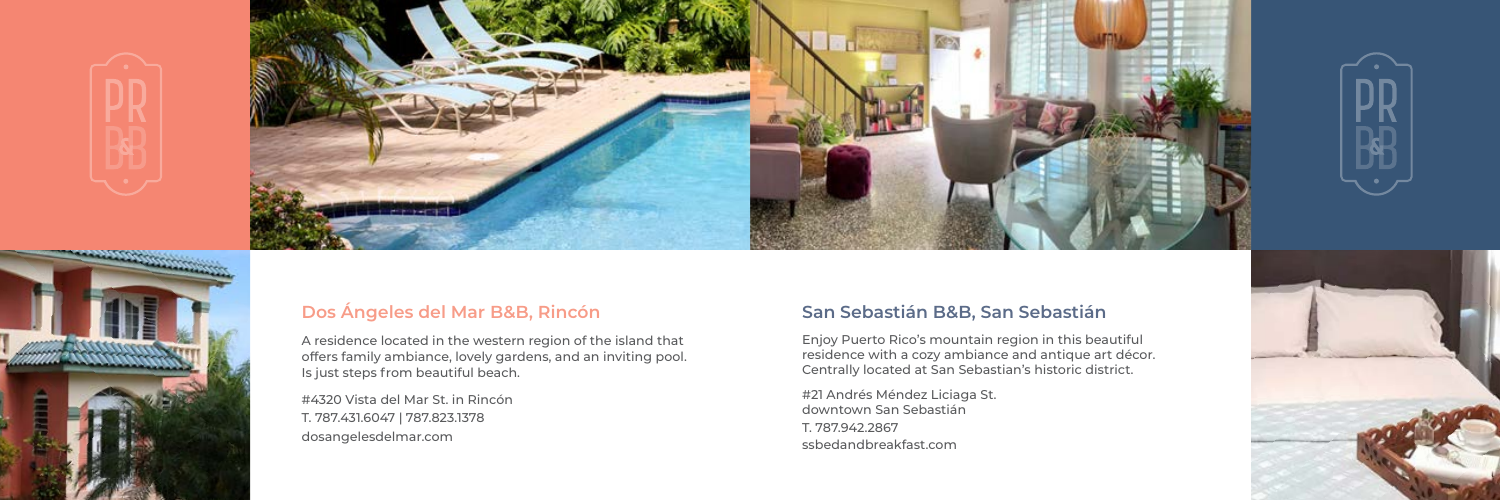#### Dos Aguas B&B, Río Grande

A relaxing and high end B&B with an amazing view to the Espíritu Santo River.

Road #3, km. 24.9, Río Grande T. 787.585.7010 (by appointment only) dosaguasriogrande.com









#### **Rainforest Inn B&B, Río Grande**

Elegant villas enveloped by the jungle of El Yunque Rain Forest (UNESCO). A certified "green lodging" and wellness destination.

Camino Caribe, Road #186, Río Grande T. 1.800.672.4992 (by appointment) rainforestinn.com

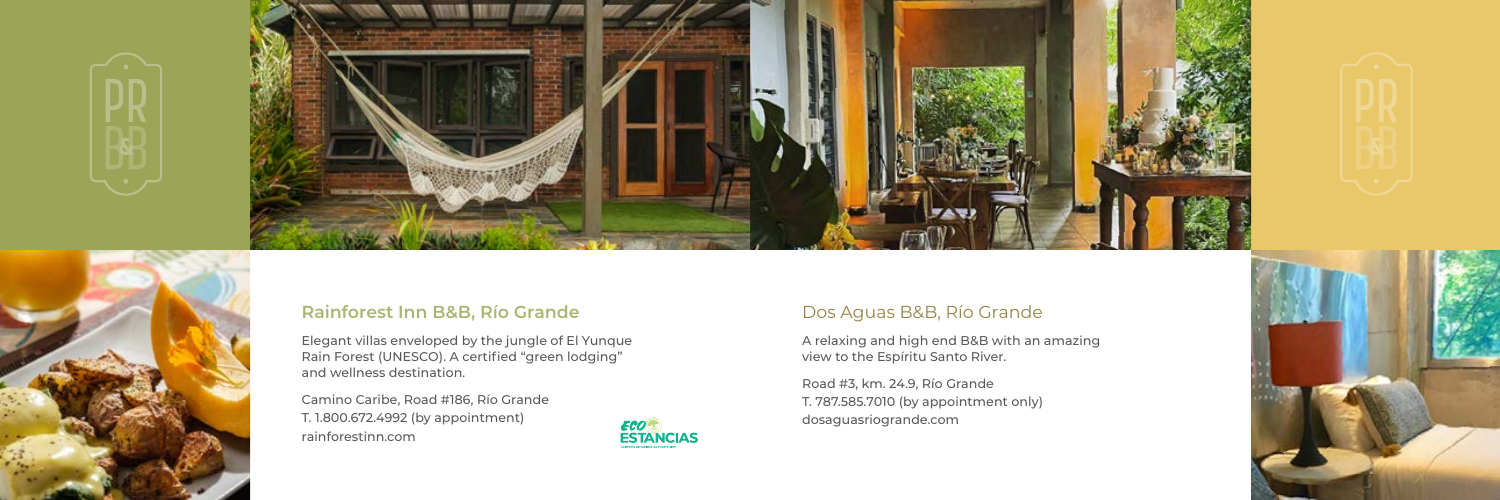## **A 2 Tiempos, San Germán**

Enjoy the life of an historic landmark house with farm to table cuisine.

# 70, Santiago Vevé St. downtown San Germán T. 787.476.1027 a2tiempos.business.site







## **4 Casitas, Cabo Rojo**

3 private villas thoughtfully designed for relaxation, located on 7 acres. A certified "green lodging" with a precious scenic view.

Road 300, Km. 2.3, Sector La Capilla, Cabo Rojo T. 404.822.4442 4casitas.com

## **FCOM**<br>ESTANCIAS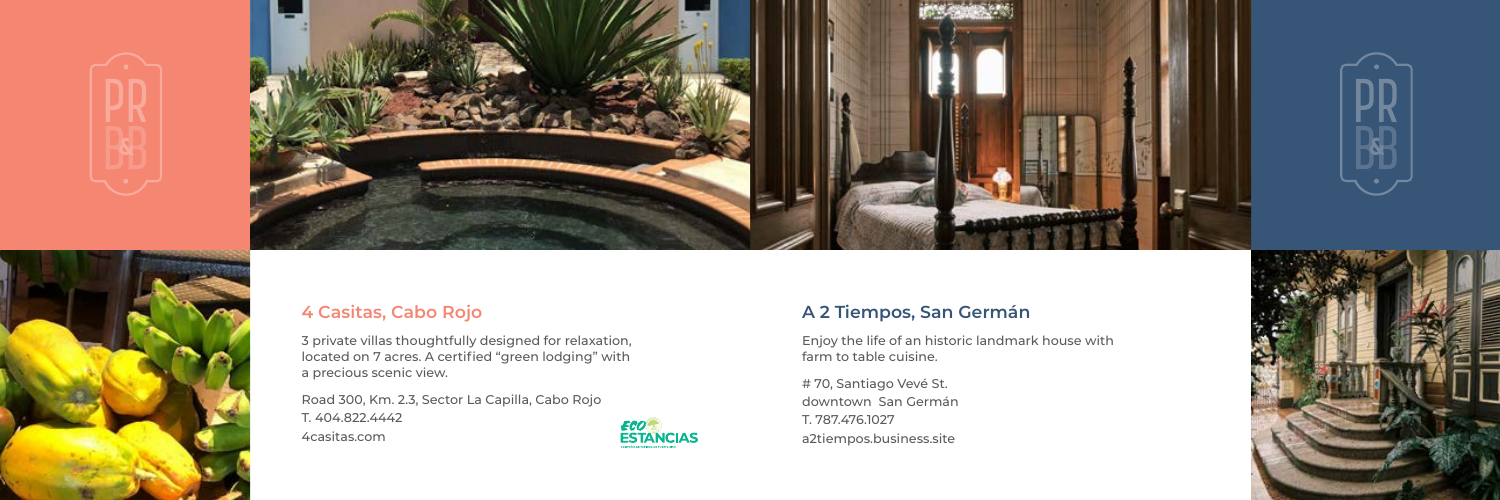

8 9

10

- **1.** Dos Ángeles del Mar B&B, Rincón
- **2.** Casa Campo B&B, San Sebastián
- **3.** San Sebastián B&B, San Sebastián
- **4.** 4 Casitas, Cabo Rojo
- **5.** A 2 Tiempos, San Germán
- **6.** Casa Sol B&B, Old San Juan
- 
- 
- 
- 
- 
- 
- 
- 

## **Puerto Rico Bed & Breakfasts** PUERTO RICO TOURISM COMPANY

 $\mathbf{U}_{\text{max}}$  67

**7.** Casa Isabel B&B, Condado **8.** Dos Aguas B&B, Río Grande **9.** Rainforest Inn B&B, Río Grande **10.** Casa Flamboyant B&B, Naguabo **11.** Villa El Monte, Vega Baja









#### **Villa El Monte, Vega Baja**

Villa el Monte provides you total privacy at the top of a stunning mountain. Enjoy the pool and view in a safe, accesible, and family-friendly environment.

#260 Cetí St., Villa Los Pescadores, Vega Baja T. 787.306.2690 joinajoin.com/rooms/2096